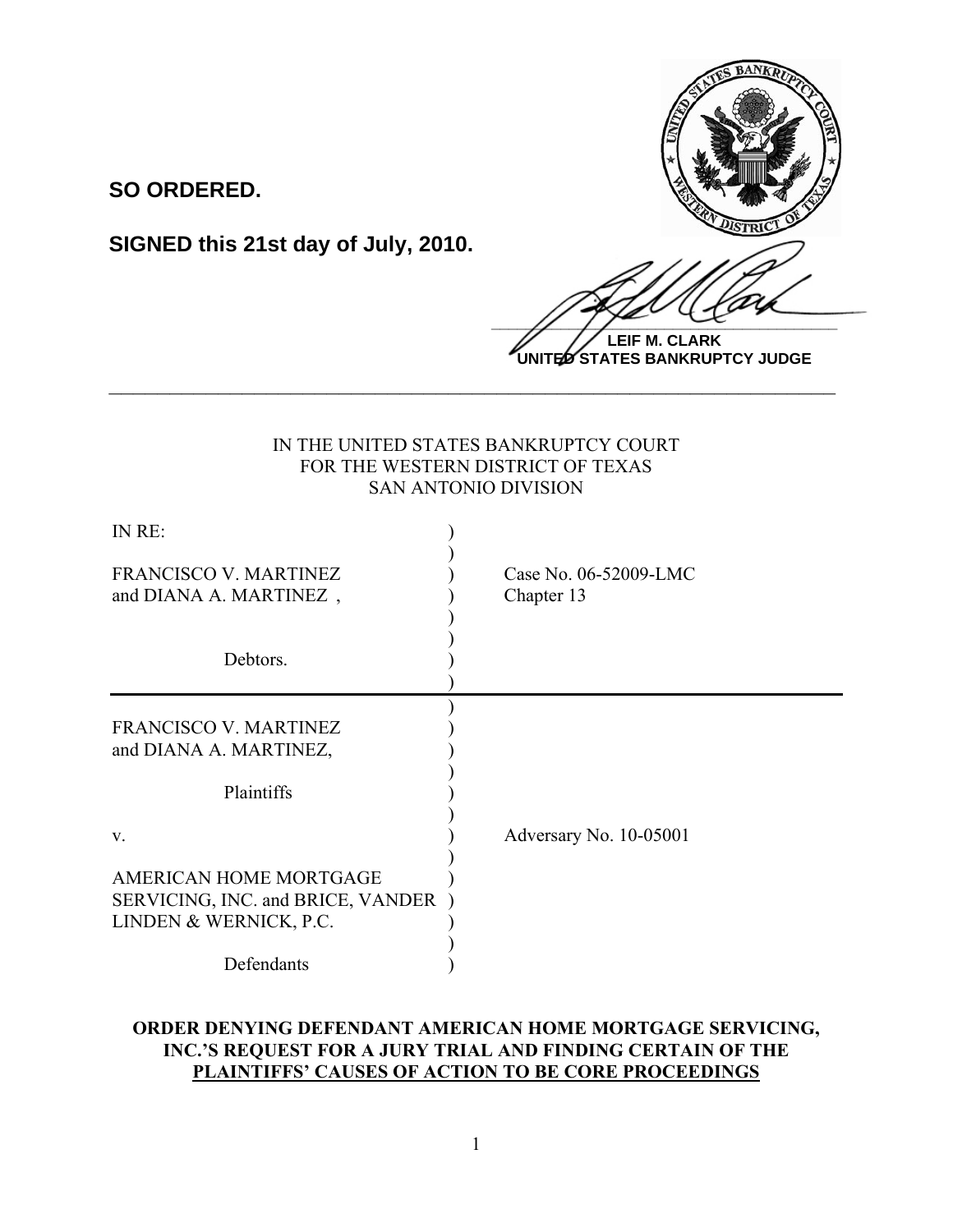On October 4, 2006, the above-captioned plaintiffs / debtors (the "Plaintiffs" or "Debtors") filed a voluntary petition for relief under chapter 13 of the Bankruptcy Code. On October 12, 2006, American Home Mortgage Servicing, Inc. ("AHMS") filed proof of claim number 3-1 against the Plaintiffs' estate asserting a secured claim in the amount of \$7,401.50 (the "AHMS Claim"). On December 7, 2006, the Plaintiffs' chapter 13 plan was confirmed [Docket No. 22 in case number 06-52009]. On January 4, 2010, the Plaintiffs commenced the above-captioned adversary proceeding (the "AP") against AHMS and Brice, Vander Linden & Wernick, P.C. ("Brice Vander," and, together with AHMS, the "Defendants"). On April 5, 2010, the Plaintiffs filed an amended complaint (the "Amended Complaint") [Docket No. 20]. On April 19, 2010, AHMS filed its answer to the Amended Complaint and demanded a jury trial [Docket No. 21]; also on April 19, 2010, AHMS filed its statement regarding consent and demanded a jury trial (the "Jury Demand") [Docket No. 22].<sup>1</sup> Lastly, on May 18, 2010, the Plaintiffs filed their objection to AHMS's Jury Demand (the "Objection") [Docket No. 27]. For the following reasons, the court denies AHMS's Jury Demand and finds that certain of the Plaintiffs' causes of action are non-core.

In addition to filing the AHMS Claim, AHMS otherwise participated in the Debtors' bankruptcy on a number of occasions (prior to the AP being filed). On April 27, 2007, AHMS filed a motion for relief from stay alleging that the Plaintiffs were in default on their post-petition mortgage payments [Docket No. 28]. On May 22, 2007, the court signed an agreed order on the motion (the "Agreed Order") [Docket No. 34]. On March 19, 2009, AHMS filed a certificate of non-compliance alleging that the Debtors failed to comply with the terms of the Agreed Order [Docket No. 50]; on July 7, 2009, AHMS withdrew the March certificate [Docket No. 51]. On

 $\frac{1}{1}$  $<sup>1</sup>$  Brice Vander did not request a jury trial.</sup>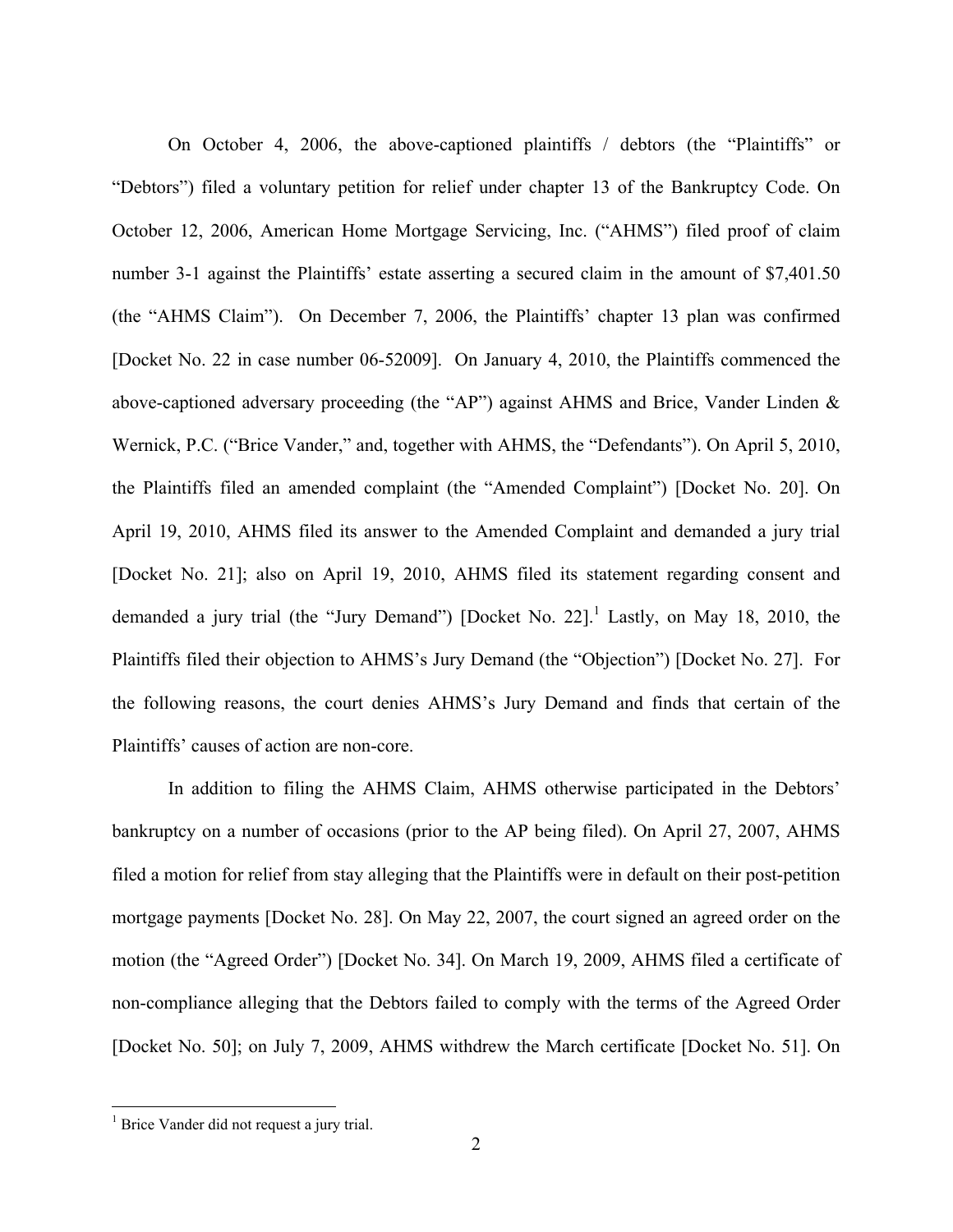November 3, 2009, AHMS filed another certificate of non-compliance again alleging that the Plaintiffs failed to comply with the terms of the Agreed Order [Docket No. 52]. The Plaintiffs filed an objection to the November certificate [Docket No. 53] and soon thereafter filed the AP.

### **A. The Pleadings**

Since the Plaintiffs' allegations in the Amended Complaint are relevant to matters before the court, a summary of the Amended Complaint is important. The relationship between the Plaintiffs and the Defendants has to do with a note and mortgage on real property located at 115 Frances Jean Dr., San Antonio, TX 78223 (the "Property"). *Amended Compl.*, ¶ 6. According to the Plaintiffs, beginning in December 2007, AHMS has not applied post-petition mortgage payments that the Plaintiffs have made, has sought to collect money from the Plaintiffs that they do not owe, and has referred the account to its bankruptcy counsel to assert defaults in the Agreed Order. *Amended Compl.*, ¶ 16. As noted above, AHMS filed two certificates of default in this court alleging that the Plaintiffs did not comply with the terms of the Agreed Order. In December 2008, Brice Vander again notified the Plaintiffs that they were past-due on postpetition mortgage payments and Plaintiffs' counsel provided AHMS and its counsel with proof of payments. *Id.*, ¶ 17. In January 2009, Brice Vander once again notified the Plaintiffs that they were past-due on post-petition mortgage obligations and Plaintiffs' counsel provided proof of such payments. *Id.*, ¶ 18. This merry-go-round happened again in March 2009 (although, at this point in time AHMS had hired a different law firm: Balcom Law Firm, P.C.), *Id.*, ¶ 20-22, July and August 2009, *Id.*, ¶ 24-26, and September through November 2009. *Id.*, ¶ 27-29. While the March 2009 events between the Plaintiffs and AHMS were taking place, AHMS hired Brice Vander to foreclose on the Property and the Plaintiffs got a notice that AHMS' loan was accelerated and that the Property had been posted for a non-judicial foreclosure sale. *Id.*, ¶ 22. Apparently, the foreclosure never occurred in March. However, in a letter dated December 11,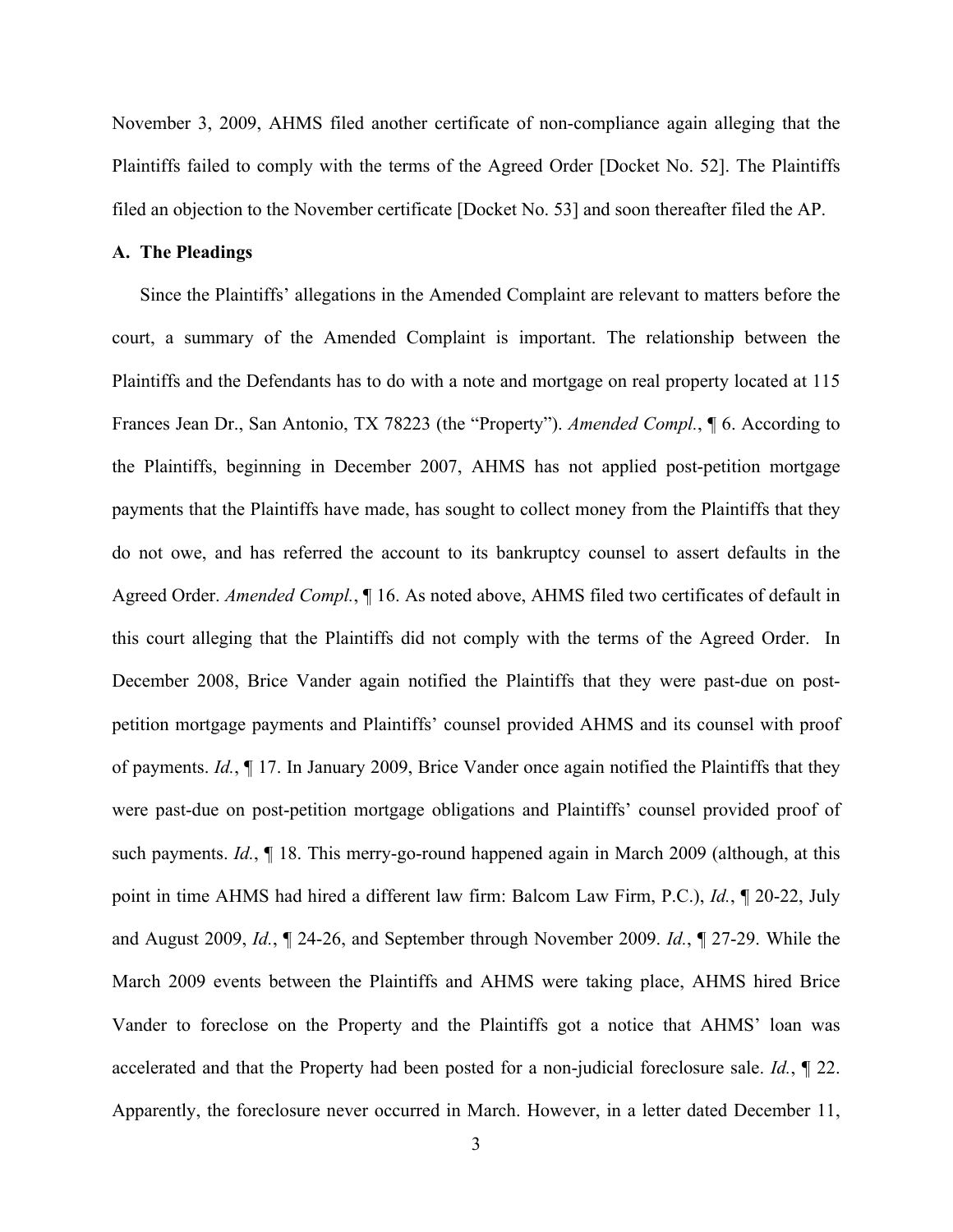2009, Brice Vander informed the Plaintiffs that AHMS had accelerated the loan and that the Property was posted for non-judicial foreclosure sale on January 5, 2010. *Id.*, ¶ 30.

Based on these facts, the Plaintiffs request the following relief:

- I. Count I: Violation of the automatic stay and relief under 11 U.S.C. § 362(k). *Id.*, ¶¶ 32- 35. The Plaintiffs ask for "judgment against Defendants for their actual damages, including costs and attorney's fees … [and] punitive damages." *Id.*, ¶¶ 34-35.
- II. Count II: Recovery of property of the estate under 11 U.S.C. § 542. *Id.*, ¶¶ 36-37. The Plaintiffs ask that they be returned their "cashier's checks and money orders received but apparently not posted to the Debtor's mortgage account." *Id.*, ¶ 37.
- III. Count III: Declaratory judgment pursuant to the Federal Declaratory Judgment Act in 28 U.S.C. §§ 2201-2202. *Id.*, ¶¶ 38-40. The Plaintiffs ask for a "declaration from the Court as to the status and amount due on their mortgage loan serviced by Defendant AHMS, as AHMS and its bankruptcy counsel have demanded vastly differing sums." *Id.*, ¶ 40.
- IV. Count IV: Violation of the Fair Debt Collection Practices Act under 15 U.S.C. §§ 1692 *et. seq. Id.*, ¶¶ 41-44. Plaintiffs ask for "actual damages and reasonable attorney's fees and costs incurred … [and] statutory damages."
- V. Count V: Violation of the Texas Debt Collection Practices Act under Tex. Fin. Code Ann. § 392.001 *et. seq. Id.*, ¶¶ 45-48. Plaintiffs "hereby sue for injunctive relief to prevent or restrain further violations of this chapter, and for their actual damages sustained as a result of the violations of this chapter. … [and] reasonable attorney's fees and costs." *Id.*, ¶ 48.

VI. Count VI: Request for a Temporary Restraining Order and Preliminary Injunction. Ultimately, based on the allegations made in the Amended Complaint, the Plaintiffs requested: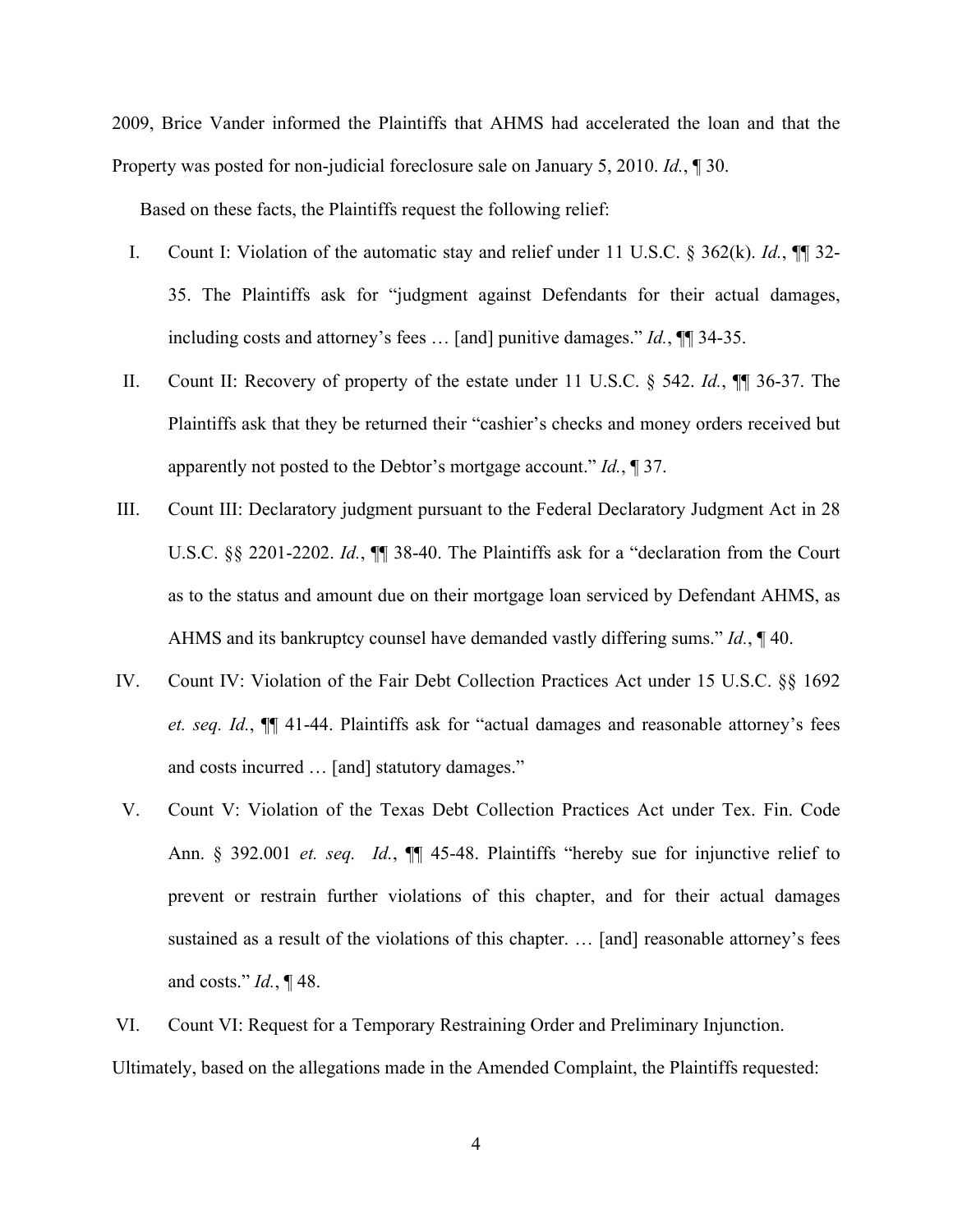A. Judgment for their actual damages proven at trial, and such statutory damages as are imposed by law;

B. A declaratory judgment as requested herein;

C. An order directing Defendant AHMS to either properly apply Plaintiffs' mortgage payments that it might be holding, or turnover such payments to Plaintiffs;

D. A specific injunction prohibiting Defendants from attempting to collect sums from Plaintiffs which they have paid;

E. Pre and Postjudgment interest as provided by law;

F. Reasonable attorney's fees and expenses incurred through the trial of this cause, and for any appeal taken therefrom;

G. Costs of suit; and

H. Such other and further relief to which Plaintiff may be justly entitled.

*Amended Compl.*, ¶ 49. On January 20, 2010, the court granted the Plaintiffs' request for a preliminary injunction (the "Injunction") [Docket No. 7] enjoining the Defendants from "directly or indirectly selling, attempting to sell, noticing another foreclosure sale, or foreclosing upon the real property located at 115 Frances Jean Drive, San Antonio, Texas 78223." *Injunction*, at 2.

In its Jury Demand, AHMS not only argues that it has a right to a jury trial but it also states that it does not consent to such jury trial being held in the bankruptcy court. *Jury Demand*, at 2. More specifically, AHMS argues that it has a right to a jury trial as to the Plaintiffs' claims under the Fair Debt Collection Practices Act (the "FDCPA") and the Texas Debt Collection Act (the "TDCA"). *Id.* at 2-4. At the heart of AHMS's argument is that "Plaintiffs' causes of action seek money damages, thus the claims are properly characterized as legal." *Id.* at 3. AHMS notes that the Plaintiffs assert their claims under the FDCPA and the TDCA for the first time in the Amended Complaint, and the Plaintiffs seek only monetary relief in association with those claims. *Id.* at 2-3. Indeed, AHMS argues, "equitable relief is not even available under the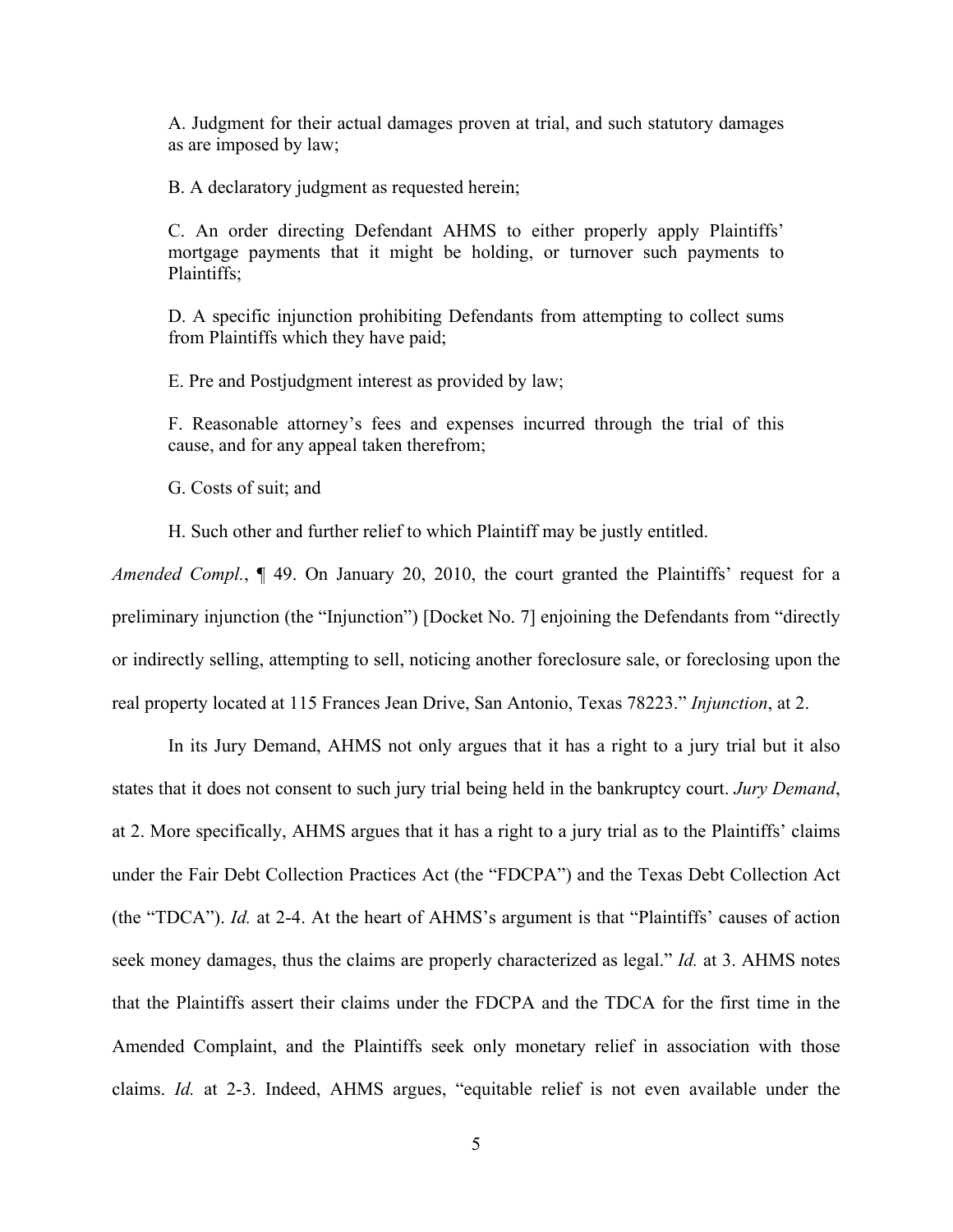FDCPA." *Id.* at 3 (citations omitted). AHMS contends that the FDCPA and TDCA claims "resemble tort actions for collection violations, which were traditionally viewed as matters of law not equity." *Id.* at 4. Consequently, AHMS believes it "has a right to a jury trial with respect to these causes of action." *Id.* Additionally, AHMS asserts that the AP is not a core proceeding and does not consent to the bankruptcy court entering a final judgment in this matter. *Id.*, at 5-6. AHMS does not believe that the Plaintiffs' FDCPA and TDCA claims are core proceedings since they could have been raised outside of the bankruptcy case. *Id.* at 4-5. Lastly, AHMS "does not consent to an entry of final judgment by the Bankruptcy Court in this non-core proceeding." *Id.* at 6.

Not surprisingly, the Plaintiffs argue that AHMS does not a right to a jury trial in this AP. *See generally, Objection.* More specifically, the Plaintiffs note that AHMS "ignores these crucial facts – it filed a proof of claim and has participated in the Plaintiffs' bankruptcy case." *Objection*, at 3. The Plaintiffs then list the actions – as described above – that AHMS has taken in their bankruptcy case. *Id.* at 4. In short, the Plaintiffs assert that their "claims center around sums claimed by AHMS during this bankruptcy case, AHMS' attempts to collect such sums, and the Plaintiffs' dispute that such sums were even owed. All of these claims are 'closely intertwined with the claims allowance process.'" *Id.* at 5. Lastly, to the extent AHMS does not consent to a jury trial in *this* court, the Plaintiffs argue that it is forum shopping. *Id.* at 6. For all these reasons, the Plaintiffs ask that you overrule AHMS' Jury Demand.

## **B. Analysis**

#### *Rights to a Jury Trial*

The analysis set forth by AHMS with respect to its Seventh Amendment jury rights is largely irrelevant in this case because, as the Plaintiffs argue, AHMS has voluntarily subjected itself to the bankruptcy court's equitable powers. As the Plaintiffs correctly argue in their Objection, this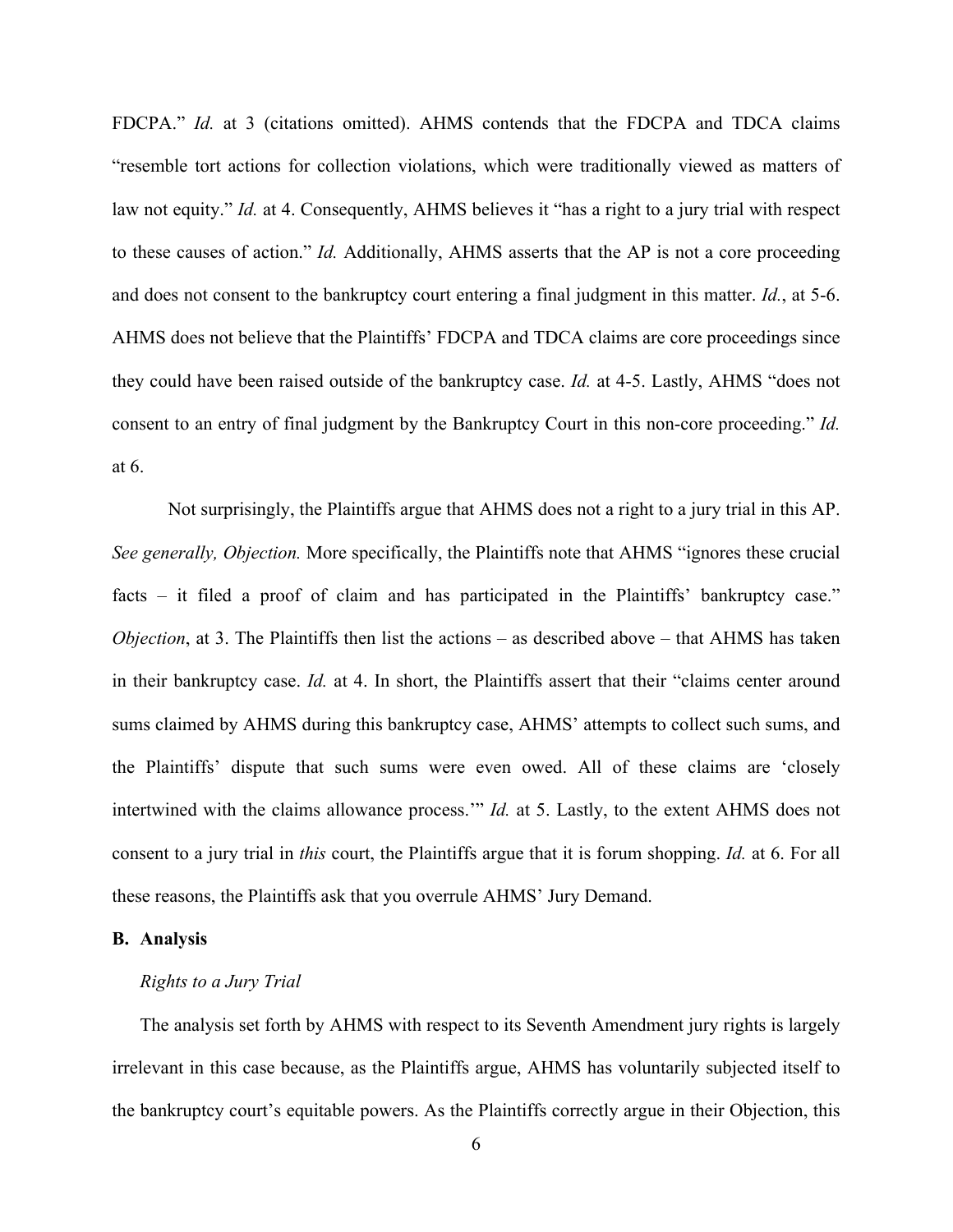court dealt with a very similar set of facts in *Alvarado v. Washington Mutual Bank, et. al.*, 2008 Bankr. LEXIS 815 (Bankr. W.D. Tex., Mar. 19, 2008) and held that Washington Mutual did not have a right to a jury trial. In *Alvarado*, the relevant facts were these: the Alvarados had filed for chapter 13 relief and Washington Mutual filed a proof of claim in the case. According to the Alvarados' complaint, Washington Mutual then paid off the debtors delinquent property taxes, amended its proof of claim to increase the debtors' monthly mortgage payment. Washington Mutual then filed a motion to lift the stay in the debtors' bankruptcy case, which eventually resulted in an agreed order being entered.

Almost a year later, Washington Mutual filed a notice of default alleging that the Alvarados failed to meet the terms of the agreed order. Despite an order of the court finding that the Alvarados were *not* in default of the agreed order, and that the automatic stay remained in place, Washington Mutual foreclosed on the Alvarados home anyway, then sought to recover a remaining deficiency from the foreclosure sale. Finally, the Alvarados alleged that their objection to Washington Mutual's proof of claim was never heard after the court dismissed it as moot when Washington Mutual erroneously informed the chapter 13 trustee that the stay had been lifted. Ultimately, as a result of Washington Mutual's actions in the bankruptcy case, the Alvarados sued alleging "violations of the automatic stay, violations of RESPA, breach of contract, negligence, gross negligence, intentional infliction of emotional distress, violations of both the Texas and federal debt collection practice acts, breach of fiduciary duty, and further request other declaratory relief." *Id.* at \*5. Washington Mutual requested a jury trial.

In *Alvarado*, an essential finding in the court's ruling was that Washington Mutual, by filing a proof of claim in the Alvarados' chapter 13 bankruptcy case, had "invoked the core equity jurisdiction of this court[,] and [additionally] … the subject of the plaintiff's complaint is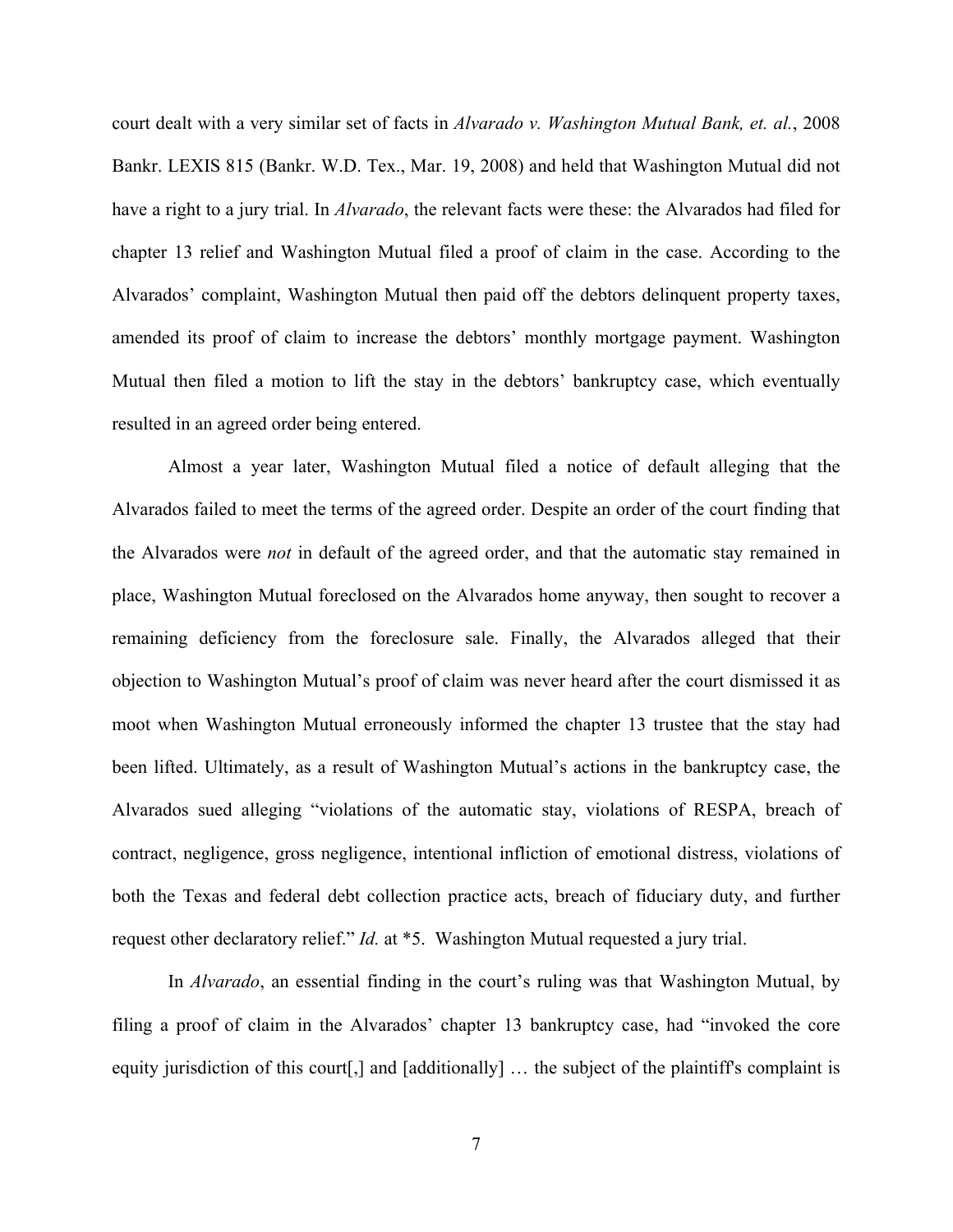intertwined with that jurisdiction." *Id.* at \*7. The filing of a proof of claim is a key fact in determining whether a creditor has a right to a jury trial.

The overwhelming majority of courts hold that the filing of a proof of claim is tantamount to the creditor's submission to the equitable jurisdiction of the bankruptcy court over matters concerning proofs of claim, such as the ones filed in this bankruptcy case. True, the Seventh Amendment preserves the right to a jury trial in 'all actions in which legal rights are to be determined.' The case law, however, could not be any clearer on the effect of Washington Mutual's filing of a proof of claim: '[O]nce a party invokes the core jurisdiction of the bankruptcy court by filing a proof of claim, that party has no Seventh Amendment right to a jury trial.'

#### Id., at \*6-7 (citation omitted).

In this case, AHMS has likewise filed a proof of claim and, moreover, has sought on a number of occasions to assert its rights over the Property in the Plaintiffs' bankruptcy case. In this court's mind, it is without question that AHMS has subjected itself to the equitable powers of this court. The only remaining issue is whether the subject of the AP is sufficiently intertwined with the AHMS Claim that the equitable jurisdiction of the court extends to the AP.

The court concludes that its equitable jurisdiction extends to all of the causes of action alleged in the Plaintiffs' Amended Complaint, including the FDCPA and the TDCA claims. The court agrees with AHMS that many of the Plaintiffs' claims are legal claims. As the court provided in *Alvarado*, "[t]he mere assertion of legal claims, however, does not itself require a separate jury trial over those claims if those claims are intertwined with the claims allowance process or other matters at the core of the bankruptcy process." *Alvarado*, at \*9. Here, as in *Alvarado*,

all claims asserted by the plaintiffs are based on [AHMS's] alleged actions taken to collect payment on its claim and to protect the collateral securing its claim. While these actions may also violate non-bankruptcy laws, and while the plaintiffs may also request monetary relief, the allegations are clearly intertwined with the core jurisdiction of this court -- that is, the claims allowance process and purported violations of the automatic stay. Because [AHMS,] by filing a proof of claim and by taking actions with respect to that claim, submitted itself to the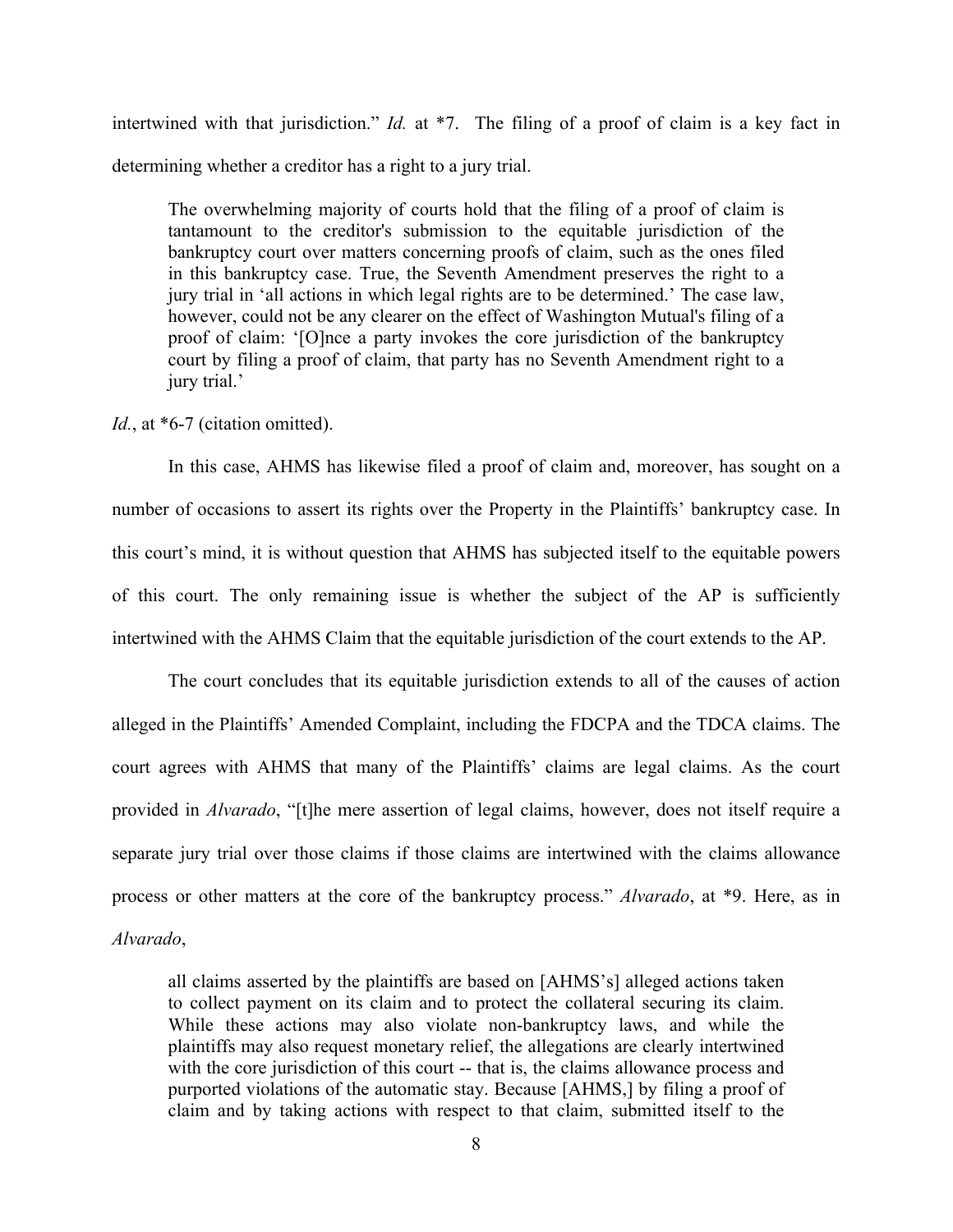equitable jurisdiction of this court, [AHMS] has waived its Seventh Amendment right to a trial by jury in this adversary proceeding.

# *Id.*, at \*9-10. For all these reasons, the court denies AHMS' Jury Demand.

## *Core vs. Non-Core Proceedings*

As previously noted, AHMS also contends that the FDCPA and TDCA causes of action<sup>2</sup> are non-core and, moreover, AHMS does not consent to the bankruptcy court entering a final judgment on those claims. A determination of whether the FDCPA and TDCA claims are core is an entirely different matter than whether AHMS is entitled to a jury trial on those claims, however, the same set of facts are instructive in both analyses. Although AHMS does not contend that the court lacks jurisdiction to hear the FDCPA and TDCA claims, because the determination of the court's judicial power over those claims is intertwined with its jurisdiction, a review of bankruptcy courts' jurisdiction is useful.<sup>3</sup> *See Buena Vista Television, et. al. v.* 

<sup>&</sup>lt;sup>2</sup> AHMS' pleading is a little confusing. It begins with the statement that "Plaintiffs' Amended Complaint does not invoke core jurisdiction." *Jury Demand*, at 4. AHMS then appears to specify which of the Plaintiffs' causes of action it believes are non-core: "While Plaintiffs allege core jurisdiction under section 157(b), Plaintiffs' FDCPA and TDCPA claims do not fit within any of the sixteen core proceedings within the nonexclusive list of core proceedings in 28 U.S.C. § 157(b)(2)." *Id.* Then, AHMS seems to widen the scope of its contentions and makes more generalized arguments as to the Amended Complaint as a whole before citing support only as to the FDCPA and TDCA claims: "[t]he Amended Complaint could not arise 'only in the context of a bankruptcy case.' … The causes of action alleged by the Plaintiffs are rooted solely in federal statutory law and state law, *not* the Bankruptcy Code. Courts routinely hold that FDCPA claims are noncore. … Moreover, … the TDCPA [claim] … is also noncore." *Id.* at 5 (citations omitted). Ultimately, the court reads the Jury Demand as only arguing that the Plaintiffs' FDCPA and TDCA claims – as opposed to the Amended Complaint as a whole – are non-core causes of action. In point of fact, the court believes that AHMS would be hard pressed to successfully argue that Counts I or II of the Plaintiffs' Amended Complaint – dealing with 11 U.S.C.  $\S_{\text{S}}$  362(k) and 542, respectively – are non-core causes of action. Section 157(b)(2)(E) refers to "orders to turn over property of the estate;" and  $\S$  157(b)(2)(G) refers to "motions to terminate, annul, or modify the automatic stay[.]" To the extent requests for damages due to violations of the automatic stay under  $\S 362(k)$  do not fall under subsection (G), such motions could conceivably fall into § 157(b)(2)(O). Moreover, Count III is directly related to the AHMS Claim and/or the Agreed Order that was entered into between the parties after AHMS filed its motion for relief from stay, which without question falls into § 157(b)(2)(G). For these reasons, the court analyzes AHMS' assertion that the "Plaintiffs' Amended Complaint does not invoke core jurisdiction" *only* with respect to the Plaintiffs' FDCPA and TDCA claims.

<sup>&</sup>lt;sup>3</sup> AHMS makes no argument as to whether the FDCPA or TDCA claims fall within the court's 'related to' jurisdiction in this case. AHMS' only argument on this point is that the FDCPA and TDCA claims "are rooted solely in federal statutory law and state law, *not* the Bankruptcy Code. Courts routinely hold that FDCPA claims are noncore." *Jury Demand*, at 5 (citations omitted). However, because claims 'related to' the bankruptcy may also be proceedings arising in or arising under title 11, these labels are not determinative as to whether a claim is core or non-core. *See In re Ames Dep't Stores, Inc.*, 2005 Bankr. LEXIS 786, at \*11-13 (Bankr. S.D.N.Y. 2005) (finding that the court had arising under, arising in and related to jurisdiction over the matter at issue in that case.); *see also Simmons v. Johnson, Curney & Fields, P.C. (In re Simmons)*, 205 B.R. 834, 841 n.3 (Bankr. W.D. Tex. 1997)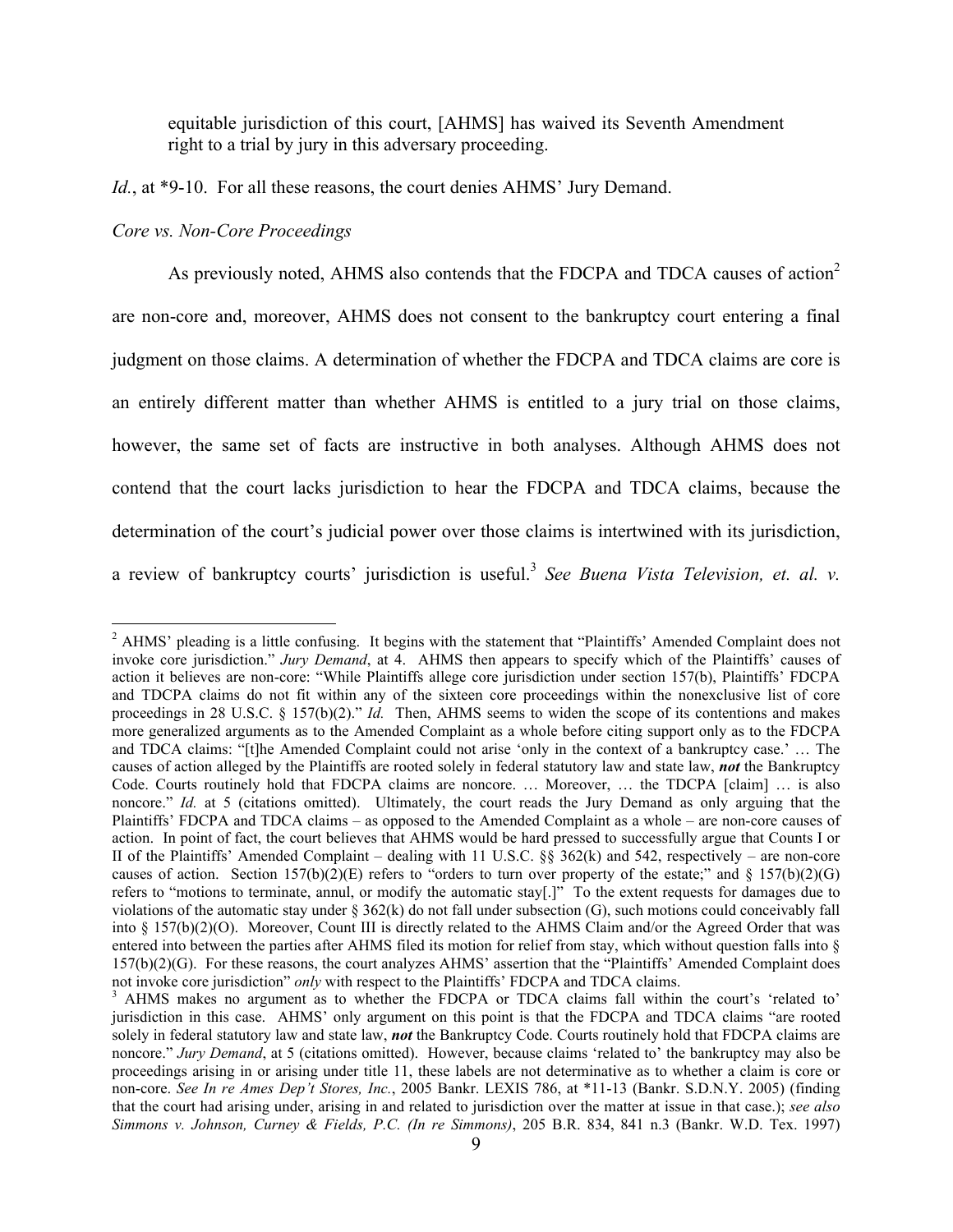*Adelphia Commn's Corp., et. al. (In re Adelphia Commn's Corp.)*, 307 B.R. 404, 412 (Bankr. S.D.N.Y. 2004). In 28 U.S.C. § 1334, Congress gave the federal courts original but not exclusive jurisdiction "of all civil proceedings arising under title 11, or arising in or related to cases under title 11." 28 U.S.C. § 1334(b). In turn, the district courts have the power to refer to the bankruptcy courts those proceedings over which they have original but not exclusive jurisdiction - that is, those matters that arise under, or arise in or are related to cases under title 11. *See* 28 U.S.C. § 157(a); *see also U.S. Brass Corp. v. Travelers, Ins. Group (In re U.S. Brass Corp.)*, 301 F.3d 296, 303-304 (5th Cir. 2002); *In re Exide Technologies*, 544 F.3d 196, 205 (3d Cir. 2008). The first two types of proceedings are denominated as 'core' proceedings while the third are 'non-core' proceedings. *In re Exide*, 544 F.3d at 205. Although 28 U.S.C. § 157(b)(2) provides a non-exclusive list of the types of actions that constitute core proceedings, a proceeding that does not fall within one of  $\S$  157(b)(2)'s enumerated categories may still be considered core under section 157 if "it invokes a substantive right provided by title 11 or if it is a proceeding that, by its nature, could arise only in the context of a bankruptcy case." *In re U.S. Brass*, 301 F.3d at 304; *Gilbane Bldg. Co. V. Air Sys. (In re Encompass Servs. Corp.)*, 337 B.R. 864, 871 (Bankr. S.D. Tex. 2006) (citing *U.S. Brass*, 301 F.3d at 304). If a matter is not a core proceeding, then it is by default a non-core proceeding. *In re M. Paolella & Sons, Inc.*, 85 B.R. 965, 969 (Bankr. E.D. Pa. 1988) (saying that bankruptcy proceedings can fall into one of three categories: "(1)

 $\overline{a}$ 

<sup>(</sup>discussing the three types of § 1334 jurisdiction (other than cases under title 11 jurisdiction) not in terms of concentric circles but intersecting circles); *but see Wood v. Wood (In re Wood)*, 825 F.2d 90, 97 ( $5<sup>th</sup>$  Cir. 1987) (saying that if a claim does not "invoke a substantive right created by the federal bankruptcy law and is one that could exist outside of bankruptcy it is not a core proceeding; it may be related to the bankruptcy because of its potential effect, but under section  $157(c)(1)$  it is an 'otherwise related' or non-core proceeding.") In any event, there is little doubt in this court's mind that it has jurisdiction over this AP. The Debtors' Plan provides that "[a]ll property of the estate, including any income, earnings, or other property which may become part of the estate during the administration of the case, shall not revest in the Debtor. Such property as may revest in the Debtor shall so revest only upon further Order of the Court or upon dismissal, conversion, or discharge." *Plan*, ¶ 9. Substantially similar language has been read to mean that the Debtors' case remains open until they receive a discharge (or the case is dismissed or converted). *Wilborn v. Wells Fargo Bank, N.A. (In re Wilborn)*, 404 B.R. 841, 854 (Bankr. S.D. Tex. 2009) vacated on other grounds by *Wilborn v. Wells Fargo Bank, NA (In re Wilborn)*, 2010 U.S. App. LEXIS 12606 (5th Cir. Tex. June 18, 2010).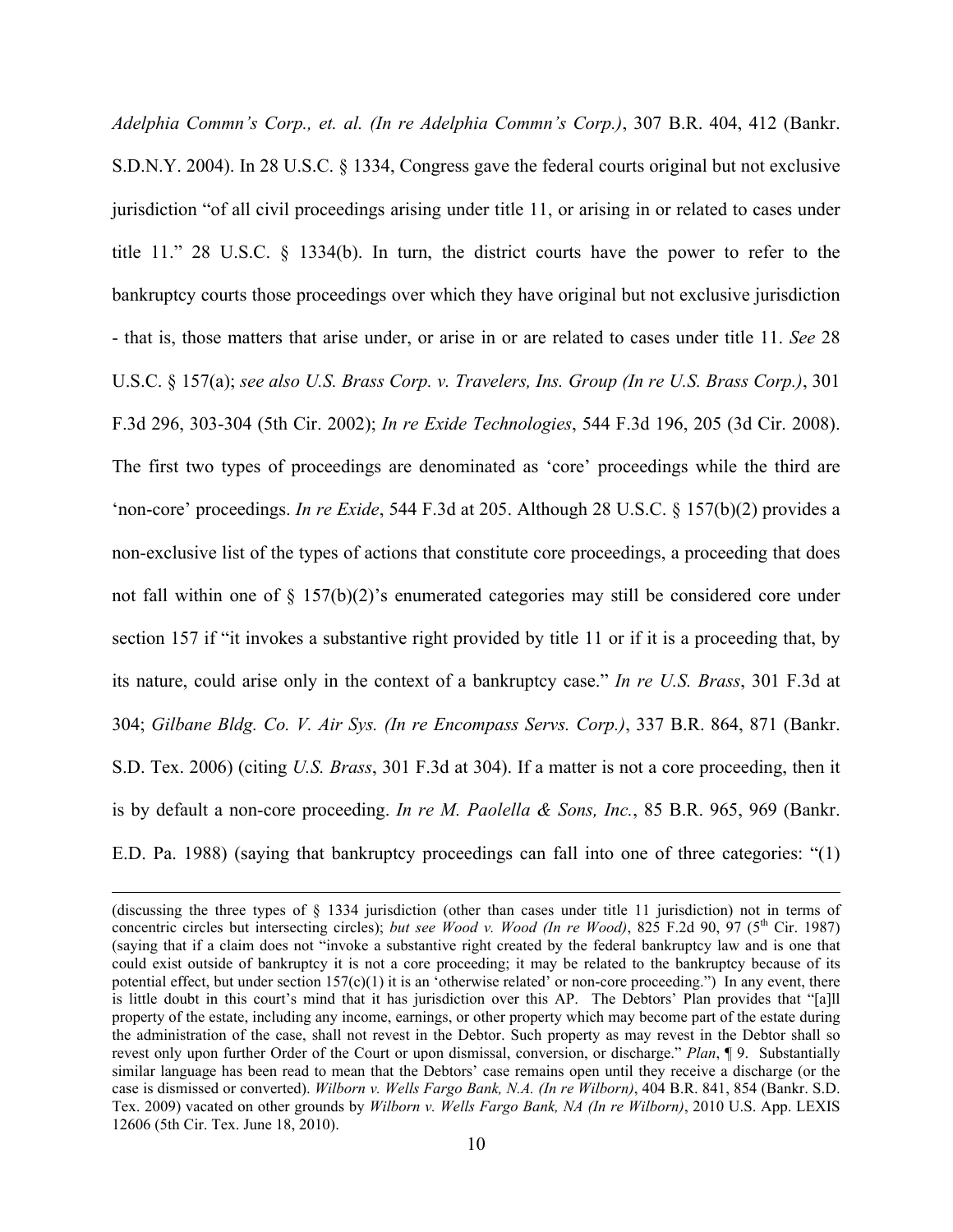core proceedings, which may be heard and resolved by the bankruptcy court... (2) noncore, related proceedings, which the bankruptcy court may hear and submit proposed findings of fact and conclusions to the district court...; and (3) noncore, unrelated proceedings, over which the bankruptcy court lacks any jurisdiction.").

The bankruptcy court has the judicial power to hear any matter that falls within the

federal courts' bankruptcy subject matter jurisdiction, but has the unfettered judicial power to

enter final orders only as to core matters. 28 U.S.C.  $\S$  1334(b); 28 U.S.C.  $\S$  $\S$  157(a), (b)(1);

*Walker v. Cadle Co. (In re Walker)*, 51 F.3d 562, 569-570 (5th Cir. 1995). It is notable that

[t]he distinction between 'core' and 'non-core' matters stems from the Supreme Court's decision in *Marathon*. *See Northern Pipeline Construction Co. v. Marathon Pipe Line Co.*, 6 B.R. 928 (Bankr. Minn. 1980), *rev'd*, 12 B.R. 946 (D. Minn. 1981), *aff'd*, 458 U.S. 50, 102 S. Ct. 2858, 73 L. Ed. 2d 598 (1982). In *Marathon*, the Supreme Court considered the scope and constitutionality of bankruptcy court jurisdiction and found that a non-Article III bankruptcy judge lacked the constitutional authority to decide a prepetition contract dispute based on state law where the defendant had not filed a proof of claim. Without precisely defining the boundaries of bankruptcy court jurisdiction, the Court distinguished between 'the restructuring of debtor-creditor relations, which is at the core of the federal bankruptcy power,' and 'the adjudication of state-created private rights, such as the right to recover contract damages . . . . ' 458 U.S. at 71. This distinction was later codified at 28 U.S.C. § 157, enacted as part of the Bankruptcy Amendments and Federal Judgeship Act of 1984.

*JPMorgan Chase Bank v. Charter Communs. Operating, LLC (In re Charter Communs.)*, 409

B.R. 649, 653 (Bankr. S.D.N.Y. 2009). The bankruptcy court may enter final orders on non-core matters, but only with the consent of the parties. 28 U.S.C. § 157(c)(2). Absent that consent, the bankruptcy court must submit its findings and conclusions to the district court, in the form of a report and recommendation. The district court then enters any final order on the matter. 28 U.S.C. § 157(c)(1). In *Exide*, the Third Circuit laid out the procedure a court should take in evaluating whether a claim is core or non-core: "a court must first look to the illustrative list of 'core' proceedings found in § 157(b)(2). It must then conduct this Court's two-step test,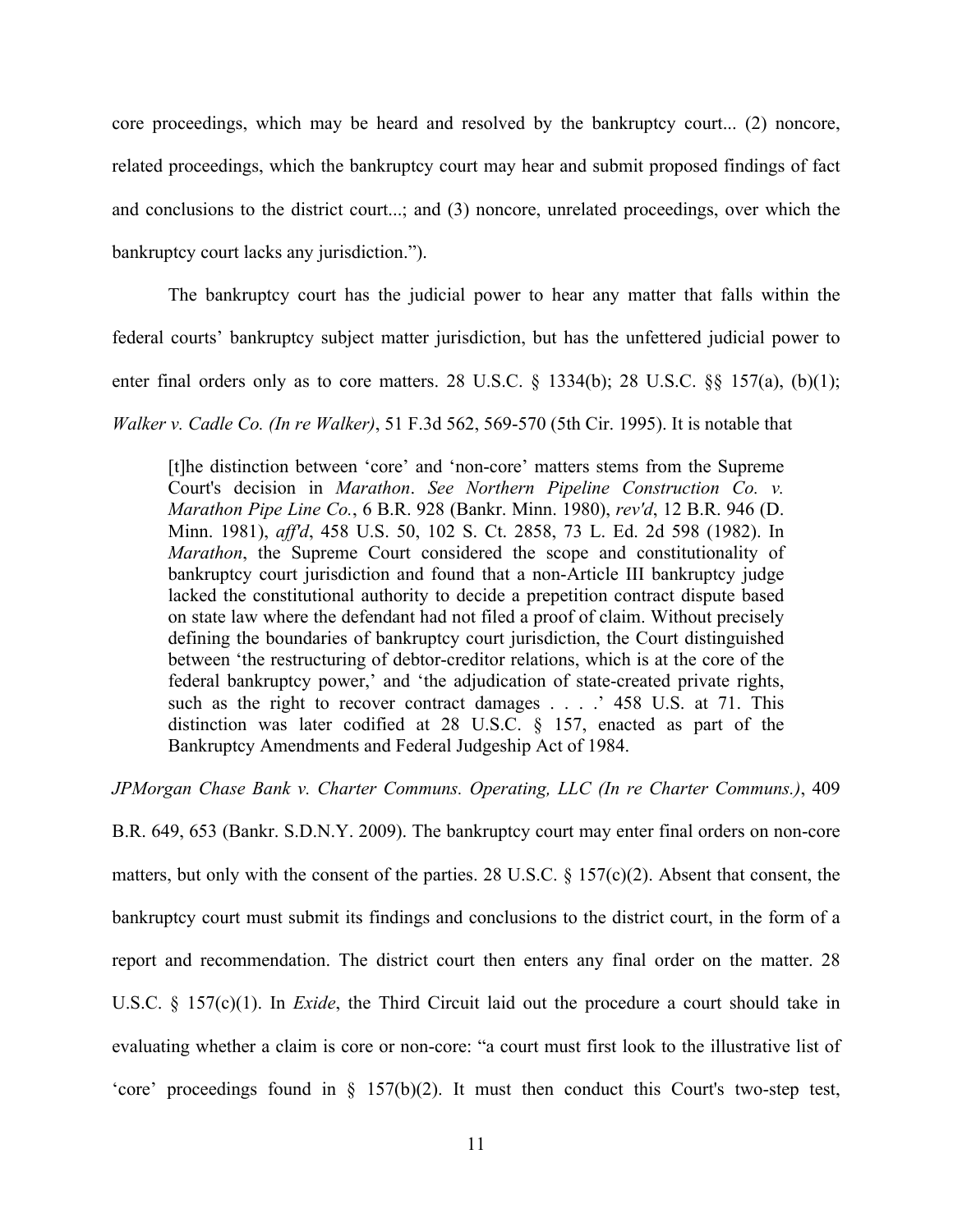according to which a claim will be deemed core 'if (1) it invokes a substantive right provided by title 11 or (2) if it is a proceeding, that by its nature, could arise only in the context of a bankruptcy case.'" 544 F.3d at 206; *see also In re Wood*, 825 F.2d 97. However, "a court [should] 'not simply [] apply the terms of the statute but rather [] analyze the nature of the underlying claim to determine whether, given constitutional constraints on bankruptcy jurisdiction . . . , that claim should be considered a core proceeding.'" *Exide*, 544 F.3d at 207. The statute explicitly states that "[a] determination that a proceeding is not a core proceeding shall not be made solely on the basis that its resolution may be affected by State law." § 157(b)(3); *In re Wood*, 825 F.2d at 96 (citing to § 157(b)(3)). Notably, "[e]ach claim within the same cause of action must be analyzed claim by claim and each alone must satisfy this test in order to be considered a core proceeding. A single cause of action may include both core and non-core claims. The mere fact that a non-core claim is filed with a core claim will not mean the second claim becomes 'core.'" *Id.* at 206.

In *Woods v. Woods (In re Woods)*, 825 F.2d 90, 97 ( $5<sup>th</sup>$  Cir. 1987), the Fifth Circuit defined the terms 'arising in' and 'arising under' thusly:

[proceedings] 'arising under title 11' [are] 'those proceedings that involve a cause of action created or determined by a statutory provision of title 11.' The meaning of 'arising in' proceedings is less clear, but seems to be a reference to those 'administrative' matters that arise only in bankruptcy cases. In other words, 'arising in' proceedings are those that are not based on any right expressly created by title 11, but nevertheless, would have no existence outside of the bankruptcy.

*Id.* at 96-97 (footnote omitted). Much later, in *In re Adelphia Commn's Corp., et. al.*, 307 B.R. 404, Judge Gerber extensively analyzed the meaning of jurisdiction that is 'arising in' or 'arising under' the Bankruptcy Code. In the *Adelphia* case, Judge Gerber was asked to determine whether an adversary proceeding commenced against the debtors was a core matter. The plaintiffs in the case (the "Copyright Owners") filed proofs of claim in the debtors' bankruptcy cases asserting a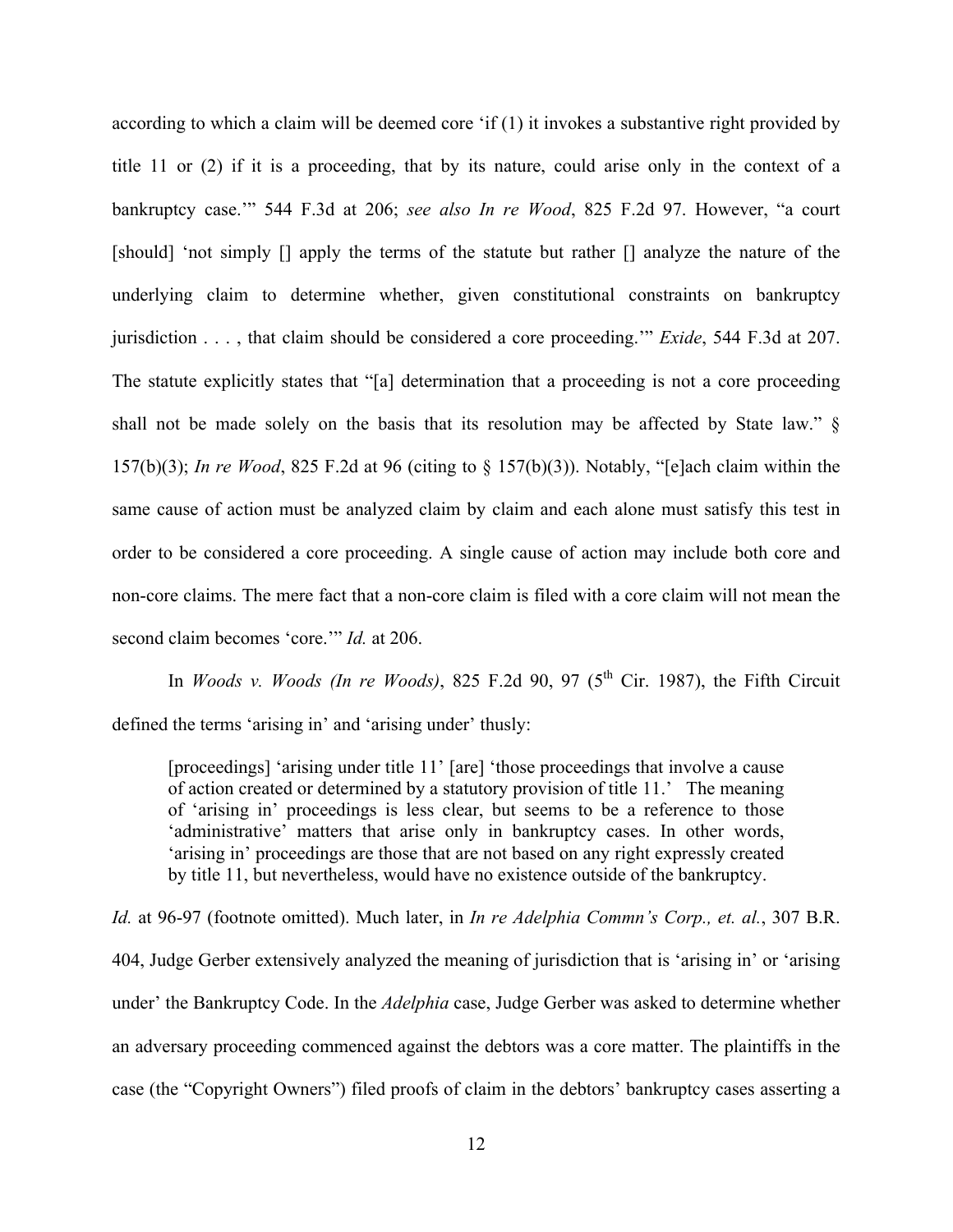right to royalty payment for pre-petition use of copyrights and/or copyright infringement and also sued the debtors in an adversary proceeding for (i) the payment of the debtors' post-petition copyright infringement, (ii) actual damages for copyright infringement, and (iii) an injunction prohibiting the debtors from further transmitting the Copyright Owners' programming. 307 B.R. at 411. Before plunging into its core/noncore analysis, the court noted that "[t]he relationship, and commonality of issues, as between each of such proofs of claim and this adversary proceeding … is apparent." *Id.* This nexus was later clarified thusly:

the claims as set forth in the proofs of claim and in the adversary proceeding here were in all material respects identical. Both assert the Copyright Owners' rights in the programming the Adelphia Entities retransmitted; both discuss and rely upon the compulsory licensing scheme; both claim that the Adelphia Entities were obligated to pay the royalty to the Copyright Office on August 29, 2002, in a single payment for the Retransmissions Accounting Period; and both allege that the Adelphia Entities became copyright infringers and ineligible for the Compulsory License as a defense to liability for copyright infringement when the payment was not made on August 29 of that year. And except for the fact that an attempt to secure administrative expense priority over other creditors raises additional bankruptcy issues that are not also present in a pre-petition claim, the issues are in all material respects identical as well.

*Id.* at 418. The court went on to note that under Supreme Court precedent<sup>4</sup> – *Katchen v. Landy*, 382 U.S. 323, 15 L.Ed. 2d 391, 86 S.Ct. 467 (1966) and its progeny – when the Copyright Owners filed proofs of claim in the Adelphia cases, "they submitted to the equitable jurisdiction of this Court, especially with respect to the very subject matter of their claims." *Id. Katchen* noted that, after the filing of a proof of claim, "[t]his power to allow or to disallow claims includes 'full power to inquire into the validity of any alleged debt or obligation of the bankrupt upon which a demand or a claim against the estate is based.'" *Id.* at 420 (quoting *Katchen*, 382 U.S. at 329 and citing to *Statutory Committee of Unsecured Creditors v. Motorola, Inc. (In re* 

 $\frac{1}{4}$  Notably, as was the case in *Adelphia*, AHMS did not even cite to or discuss *Katchen* and its progeny. This deficiency is somewhat surprising in light of the fact that AHMS filed a proof of claim in the debtor's bankruptcy case *and* actively participated in the case via, *inter alia*, a motion to lift the stay.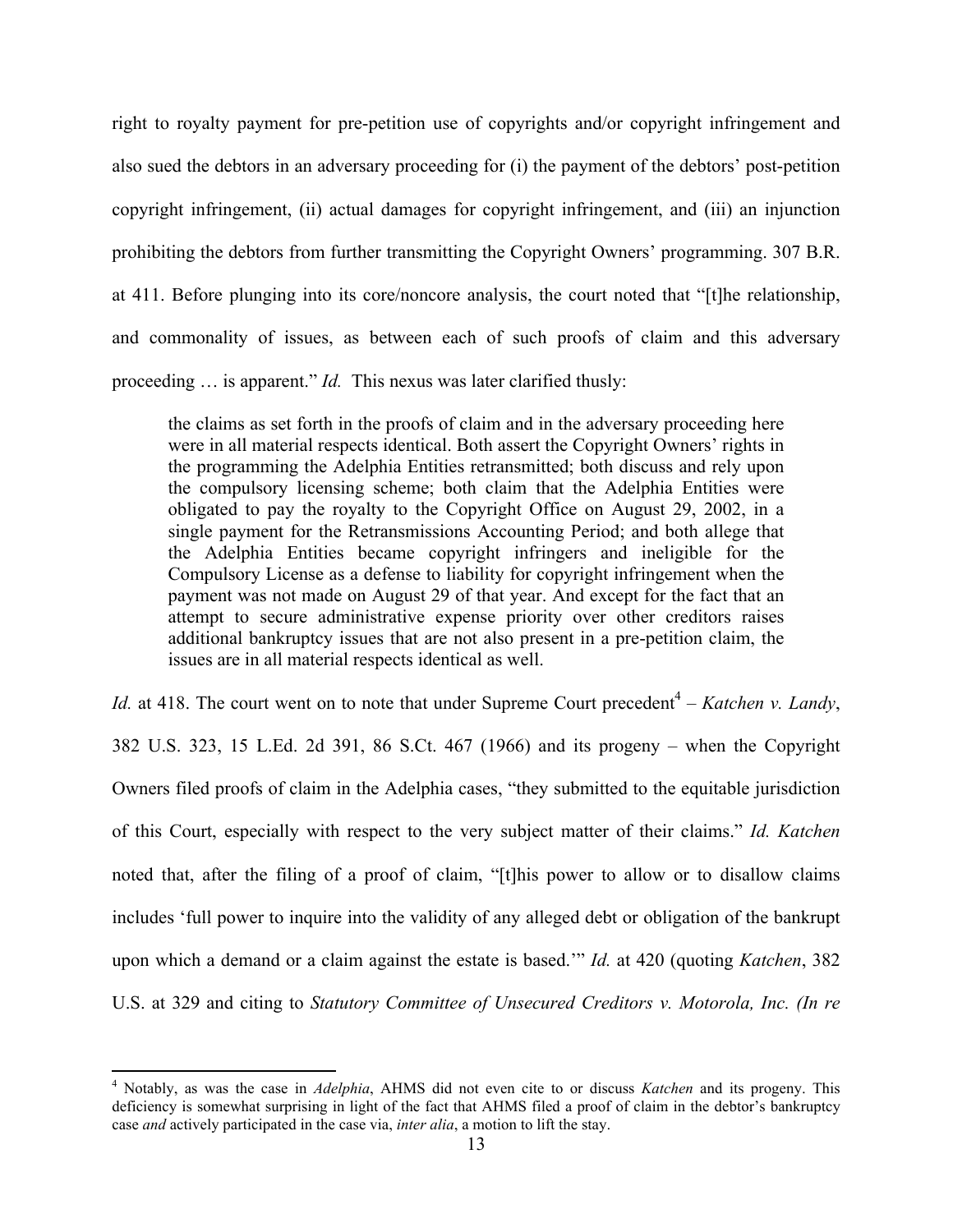*Iridium Operating LLC)*, 285 B.R. 822, 832 (S.D.N.Y. 2002)). For this reason alone, Judge Gerber said that the adversary proceeding was core. *Id.*

Additionally, Judge Gerber believed that the Copyright Owners' adversary proceeding was core for other reasons. Even if the Copyright Owners had not filed proofs of claim, because the adversary proceeding was seeking to "establish claims to the Adelphia estate *res* (and with priority over claims of other Adelphia creditors), at least under the facts here, would likewise present a core matter." *Id.* at 421. Additionally, Judge Gerber agreed with the debtors' argument that

28 U.S.C. § 157(b)(2)(B) does not distinguish between pre-petition and postpetition claims, and that it rather broadly provides core jurisdiction for the 'allowance and disallowance of claims against the estate.' That is not surprising, as claims of both types seek to recover from the bankruptcy estate res (a res over which, even under the old Bankruptcy Act, the bankruptcy court had summary jurisdiction), and post-petition claims not only seek to recover from that res, but with a priority over creditors who have only pre-petition claims. Such a conclusion is also consistent with the broad language used by the Second Circuit [that]'nothing is more directly at the core of bankruptcy administration ... than the quantification of all liabilities of the debtor'' --language that was understandably broad, as post-petition claims against the estate have an even greater effect upon creditor recoveries than pre-petition claims do.

*Id.* at 422-423. Thus, because the Copyright Owners were seeking to assert their rights against the debtors' res, regardless of the manner in which the adversary proceeding was described, the matter fell within the bankruptcy court's core jurisdiction.

For three reasons, the court concludes that, based on the facts before it in this case, the Plaintiffs' FDCPA and TDCA claims are core proceedings. First, the court notes that AHMS is correct in asserting that a number of courts hold that FDCPA and TDCA claims are not core proceedings. However, notwithstanding this authority, the court believes that the factual predicate underlying the Plaintiffs' FDCPA and TDCA causes of action against AHMS in this case are such that the claims invoke "a substantive right provided by title 11 or … could arise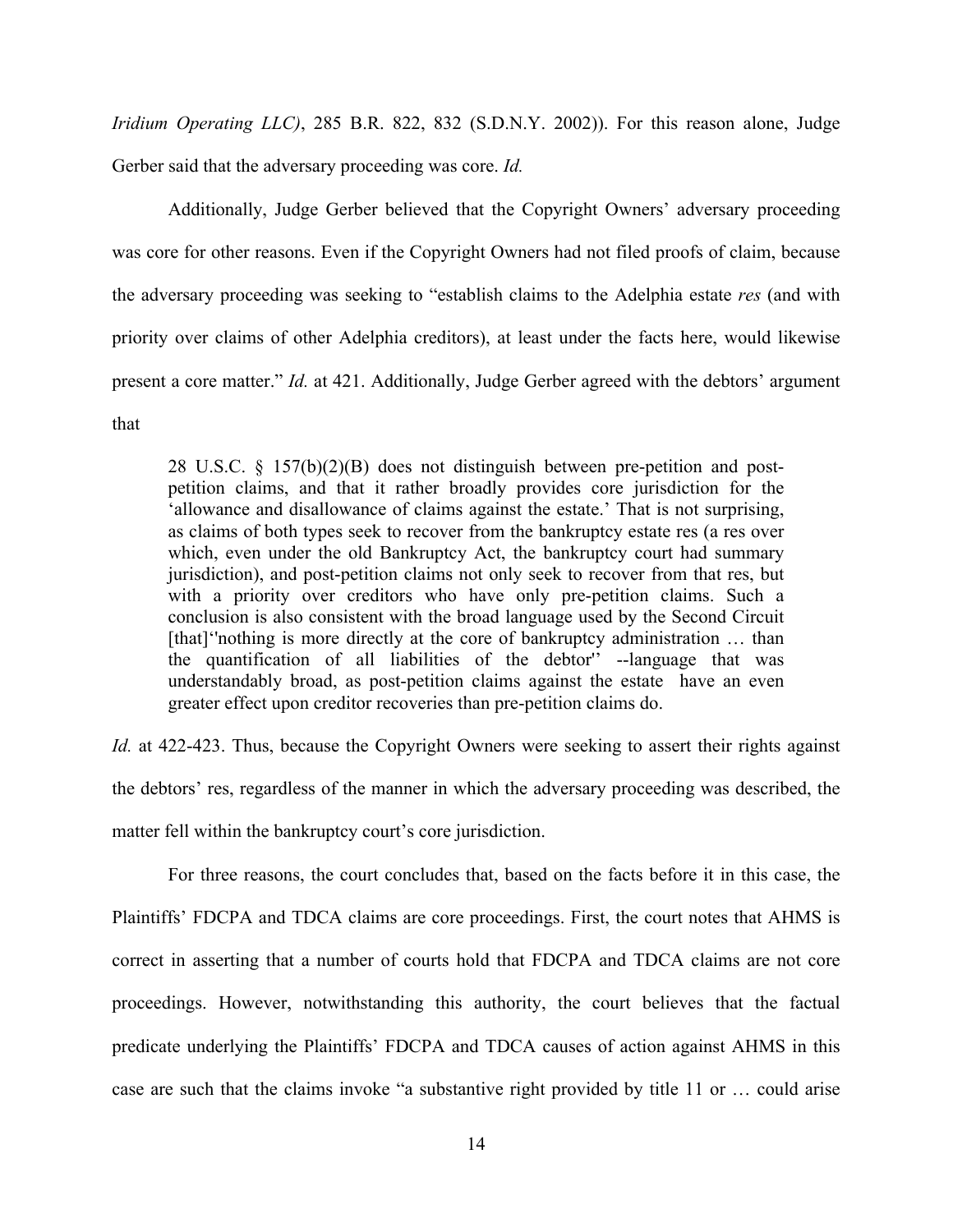only in the context of a bankruptcy case.'" *Exide*, 544 F.3d at 206; *In re Wood*, 825 F.2d 97. The allegations in the Complaint are born out of the Plaintiffs' belief that AHMS has violated the terms of the Agreed Order, and "the [c]ourt retains jurisdiction over the enforcement of its own orders." *Travelers Indem. Co. v. Bailey*, 129 S. Ct. 2195, 2205 (U.S. 2009) ("Given the Clarifying Order's correct reading of the 1986 Orders, the only question left is whether the Bankruptcy Court had subject-matter jurisdiction to enter the Clarifying Order. The answer here is easy: as the Second Circuit recognized, and respondents do not dispute, the Bankruptcy Court plainly had jurisdiction to interpret and enforce its own prior orders."); *In re Ames Dep't Stores, Inc.*, 2005 Bankr. LEXIS 786, at \*11 n. 23 (Bankr. S.D.N.Y. Apr. 29, 2005). The court's ability to enforce its own orders is especially relevant in light of the procedural posture of the Debtors' bankruptcy case at this juncture: although the Debtors' chapter 13 plan has been confirmed (and modified [Docket No. 35]), the Debtors have not yet finished paying their plan and received their discharge. In this district and division, the plan does not revest the property in the debtor upon confirmation, so an estate continues until completion of the case. Thus, the court retains jurisdiction over the bankruptcy case generally, *see Wilborn v. Wells Fargo Bank, N.A. (In re Wilborn)*, 404 B.R. 841, 854 (Bankr. S.D. Tex. 2009) *vacated on other grounds by Wilborn v. Wells Fargo Bank, NA (In re Wilborn)*, 2010 U.S. App. LEXIS 12606 (5th Cir. Tex. June 18, 2010), and especially insofar as the Debtors' or AHMS' compliance with a court order entered in the main bankruptcy case is concerned (here, the Agreed Order). Thus, because the FDCPA and TDCA claims are premised on whether this Court needs to enforce the Agreed Order, the causes of action are core.

The court also believes the FDCPA and TDCA claims to be core due to the fact that the allegations underlying those claims are so intertwined with the facts underlying AHMS' motion to lift stay and the resulting Agreed Order. To be sure, the Plaintiffs could certainly sue AHMS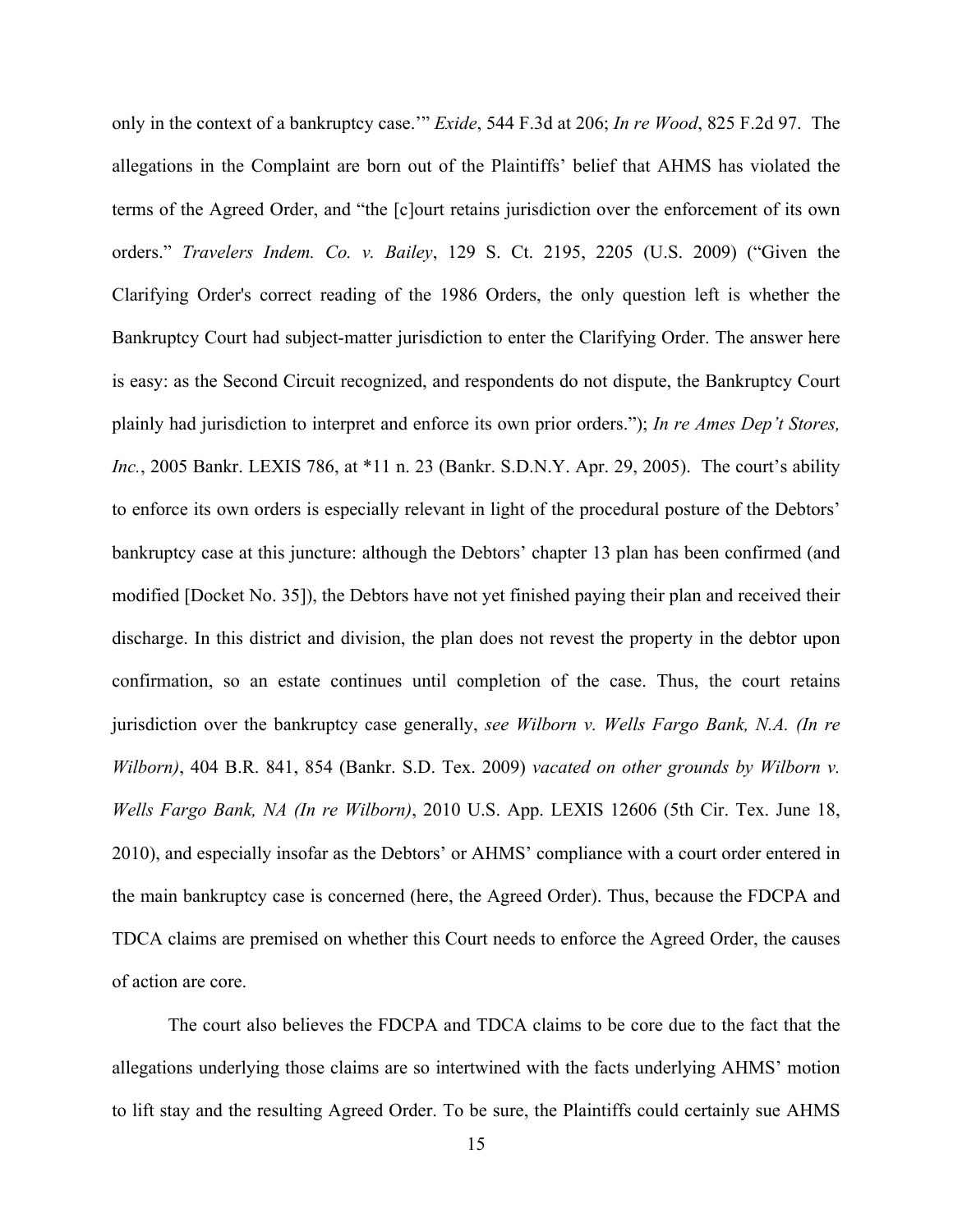for violations of the FDCPA and TDCA outside of the ambit of this bankruptcy case. However, similar to the case faced by Judge Gerber in *Adelphia*, <sup>5</sup> the *bases* for the AP here are intimately intertwined with a core bankruptcy function: AHMS' motion for relief from stay, which asserted that the debtors had defaulted on three post-petition monthly mortgage payments. *Id.*, ¶ 14. According to the Debtors, "[t]he Agreed Order did not provide for the curing of any postpetition arrearage sum because the Debtors were current as of the time of entry of such Order. With respect to future payments, the Agreed Order provided that '[b]y June 1, 2007, Debtors shall remit directly to Movant the regular post-petition monthly mortgage payment pursuant to the Note and Deed of Trust referred to in the Motion.'" *Id.*, ¶ 15. AHMS thereafter filed two certificates of non-compliance and notices of termination of the stay due to the Plaintiffs' noncompliance with the Agreed Order. *See Docket Nos. 50, 51, and 52 in Main Case No.* 06-52009. The bases of the FDCPA and TDCA claims in the AP are that the Plaintiffs' alleged payments to AHMS have either not been accepted or not counted and, because of AHMS' failure to account for these payments, AHMS is mistakenly seeking to foreclose on the Debtors' home. The payments at issue in the AP – that the Plaintiffs allege were made and that AHMS alleges were not made – relate directly to the terms of the Agreed Order, which resulted from AHMS' motion to lift the stay, which, in turn, explicitly touches on a core bankruptcy matter under § 157(b)(2)(G). In other words, the obligations that AHMS assert were not met and the money it is trying to collect as a result of the Debtors' failure to make the agreed-upon payments, stem from a post-petition agreement entered into by the parties as a result of AHMS' motion to lift the stay; the terms of the Agreed Order, as opposed to the pre-petition mortgage agreement, are the bases

5 <sup>5</sup> The court recognizes that *Adelphia* is not on all fours with the analysis applied here because, unlike the situation before the court in *Adelphia*, the facts underlying the debtors' FDTPA and TDCA claims are not intertwined with AHMS' proof of claim, but out of AHMS' motion to lift stay. However, the analysis undertaken by Judge Gerber, and his finding that the adversary proceeding in that case was so intertwined with the proofs of claim that the relief sought in the AP was core, is relevant here.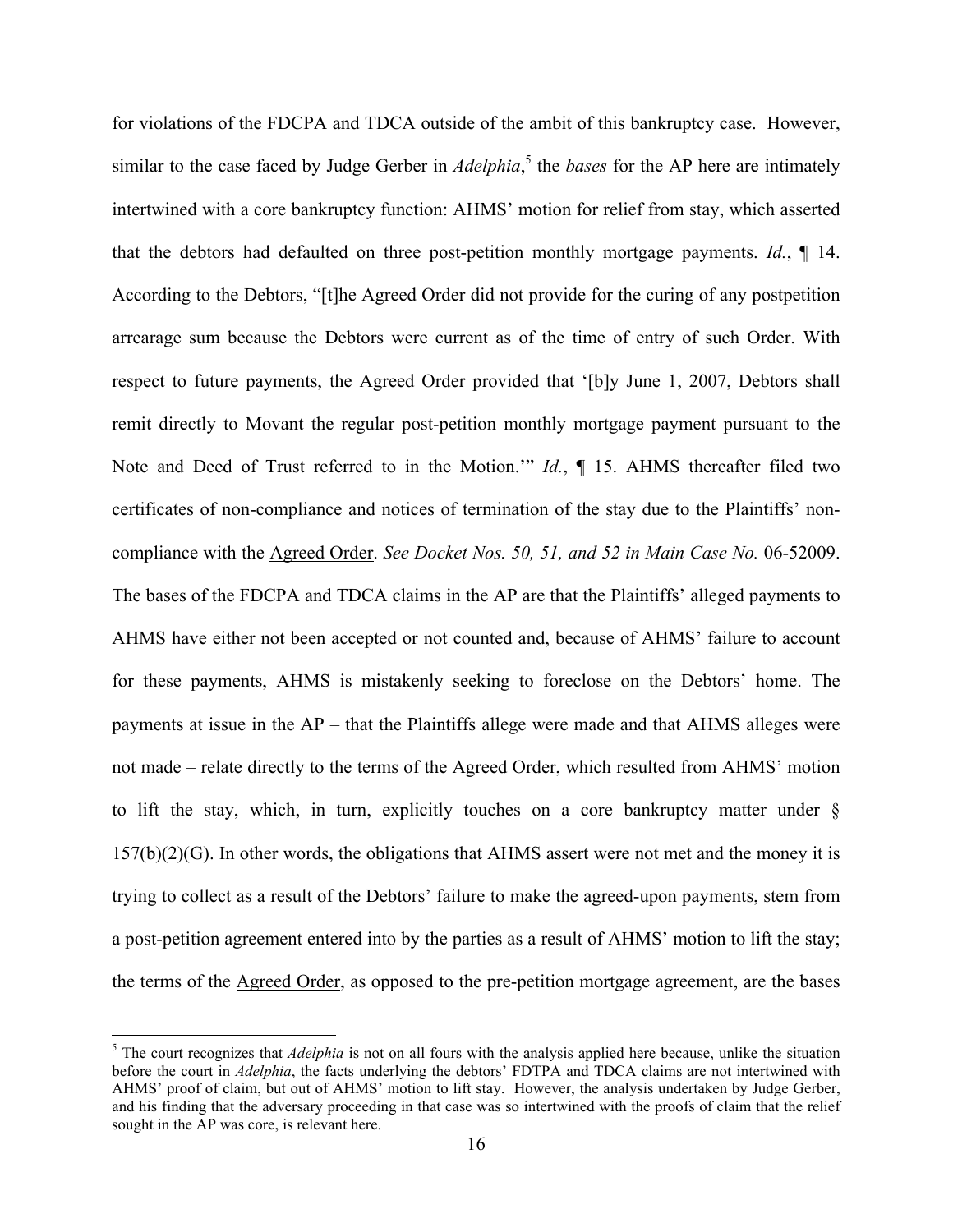for the Plaintiffs' FDCPA and TDCA claims against AHMS. Indeed, AHMS notified the Debtors of their alleged default *in the main bankruptcy case* by filing certificates of non-compliance. It is clear to this court that the actions taken by AHMS that form the bases for the AP are all so intertwined with the court's core bankruptcy power of determining whether to lift the automatic stay that all the claims in the Complaint, including the Debtors' FDCPA and TDCA claims, are core proceedings.

Lastly, the court believes that the claims asserted in the AP are core because they are deeply related to this bankruptcy case's *raison d'etre*: the Debtors' wish to keep their home. *Complaint*, at  $\P$  1 ("The primary reason the Debtors filed their bankruptcy petition was to avert a foreclosure against their homestead"). The causes of action in the AP, including the FDCPA and TDCA claims, all center around the Debtors' relationship with AHMS, a creditor that (i) is being paid through the plan for its pre-petition claims, (ii) filed a proof of claim, and (iii) participated in the bankruptcy by seeking relief from the automatic stay, which was resolved by the Agreed Order. If the automatic stay is terminated due to the Debtors' alleged failure to comply with the Agreed Order, as AHMS has contended on at least two occasions, the reason for Debtors' bankruptcy case would effectively be moot. For this reason, a finding of core power as it relates to the AP generally, and the FDCPA and TDCA claims particularly, is appropriate. *See JPMorgan Chase Bank v. Charter Commc'ns Operating, LLC (In re Charter Commc'ns)*, 409 B.R. 649, 652 (Bankr. S.D.N.Y. 2009) (holding that a lawsuit by a creditor requesting a declaratory judgment that the debtor had breached the parties' pre-petition loan contract was core because the outcome of the lawsuit directly impacted the debtor's ability to confirm its chapter 11 plan). The *Charter Commc'ns* case was a pre-packaged bankruptcy case in which the debtors filed their disclosure statement and plan on the day the case was filed. 409 B.R. at 651. Central to the plan was the "reinstatement of billions of dollars in debt, including the reinstatement of